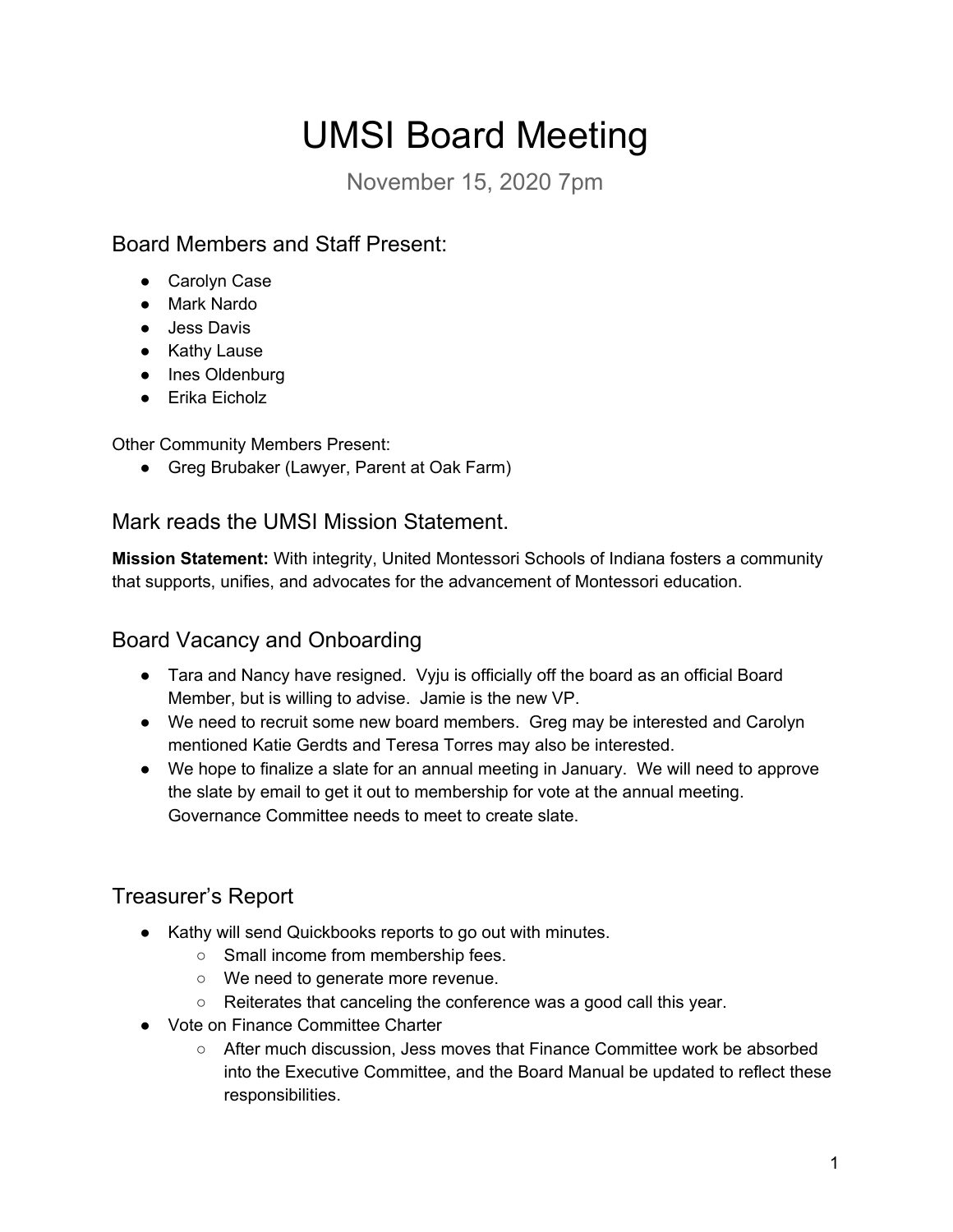- Mark seconded the motion.
- Approved unanimously.
- Jess will update board manual and send out.

#### Executive Director Report

- See October report
- Montessori Homecoming Week
	- 15 participants at Absorbent Mind and Wine
	- Fun and easy to do, so perhaps keep as a tradition as a lead up to future conferences.
- Membership
	- Temporarily, Carolyn will be a one-person membership committee until we replace board members and can build this committee up.
	- Carolyn's going to use a new software to help manage memberships.
- Grants
	- New grant cycles will start in February/March

#### Other Committee Updates

#### Advocacy Committee

- Vote on Charter
	- Mark motions to adopt the charter as written, Kathy seconds, passes unanimously.

#### Validation Committee

- Application Expiration questions
	- Board agrees that 1 calendar year is a reasonable expiration window for applications
- Updates
	- Uploaded historical records for validated schools

#### Governance Committee

● Nominations for the board need emailed to Carolyn in the next week or so. The nominees should have already shown interest and had contact with an UMSI board member, and should have served on at least one UMSI committee.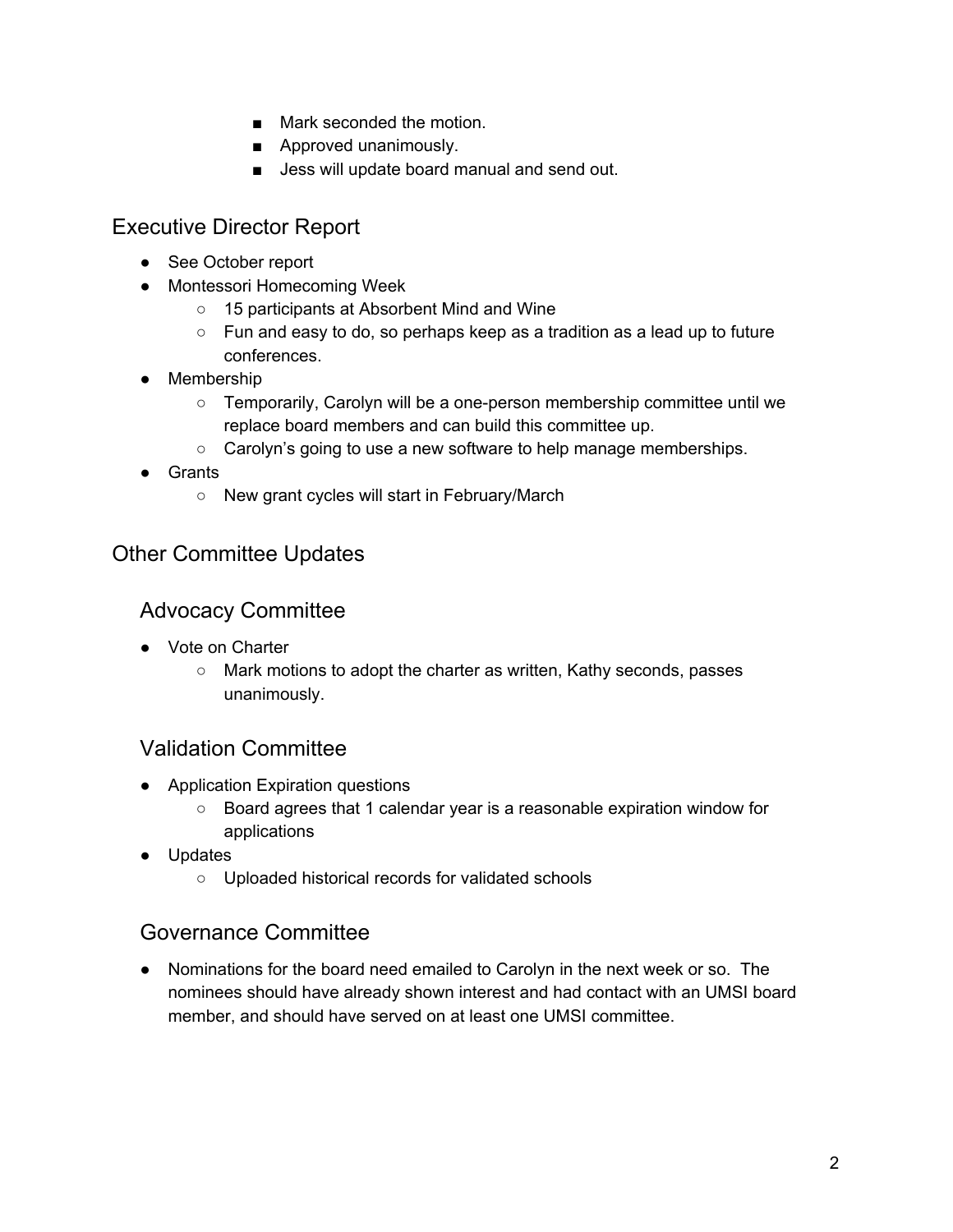#### Other Business

- Creation of a committees calendar
	- Carolyn is creating and will share; committees need to schedule their meetings in the "off months" from BOD meetings.
- Revenue Brainstorm
	- Grant cycles; possible CARES act
	- Parent classes?

**Next meeting: – Dates/Times** *January 24, 2021 March 21, 2021 May 16, 2021 July 18, 2021*

**Meeting adjourn – 8:03 PM**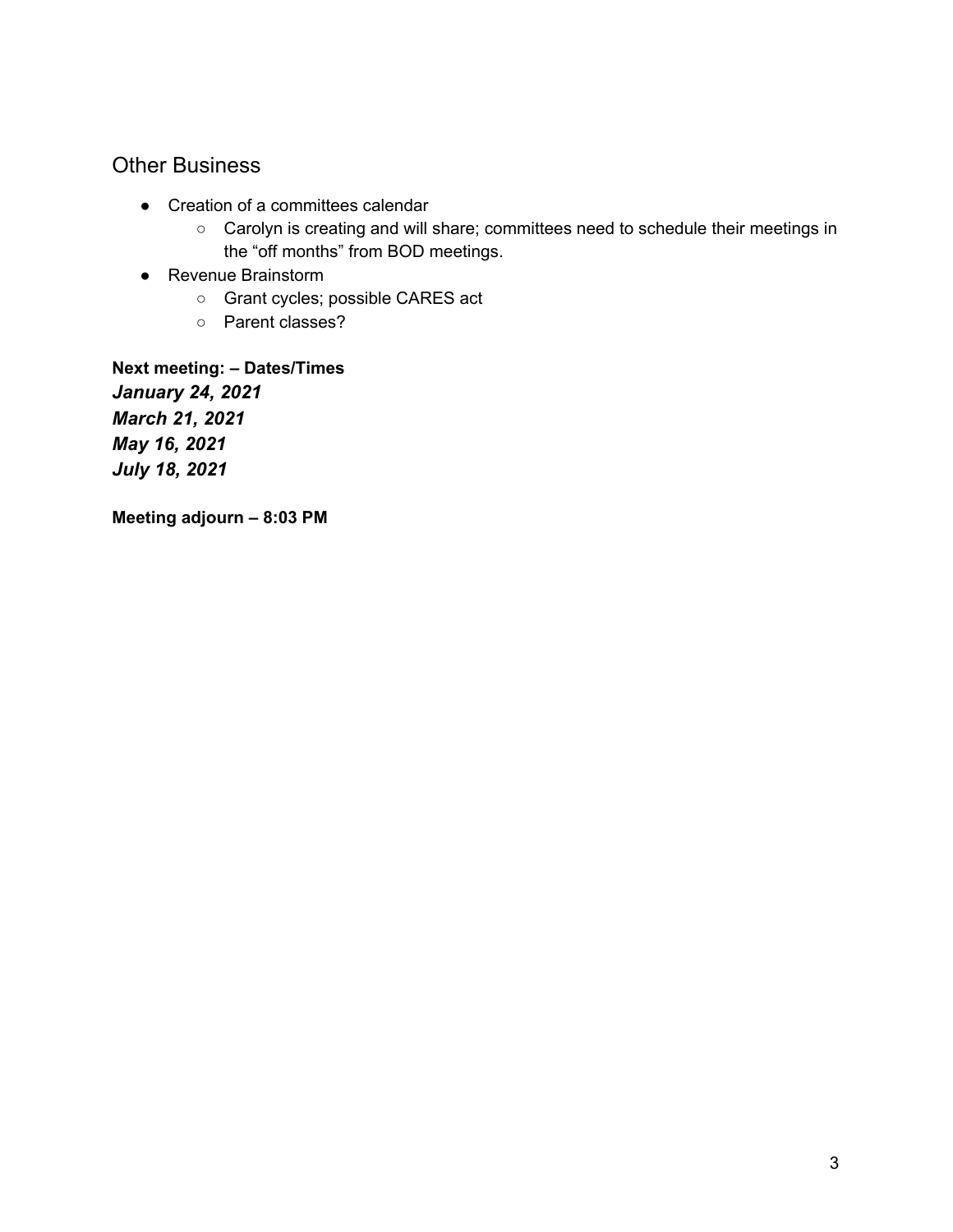# UNITED MONTESSORI SCHOOLS OF INDIANA

#### BALANCE SHEET

As of November 15, 2020

|                                     | <b>TOTAL</b>   |
|-------------------------------------|----------------|
| <b>ASSETS</b>                       |                |
| <b>Current Assets</b>               |                |
| <b>Bank Accounts</b>                |                |
| BUSINESS CLASSIC (9905)             | 11,310.93      |
| TOTAL BUS CHK (3296)                | 12,720.77      |
| <b>Total Bank Accounts</b>          | \$24,031.70    |
| <b>Other Current Assets</b>         |                |
| <b>Uncategorized Asset</b>          | $-16,095.00$   |
| <b>Total Other Current Assets</b>   | $$ -16,095.00$ |
| <b>Total Current Assets</b>         | \$7,936.70     |
| <b>TOTAL ASSETS</b>                 | \$7,936.70     |
| <b>LIABILITIES AND EQUITY</b>       |                |
| <b>Total Liabilities</b>            |                |
| Equity                              |                |
| <b>Opening Balance Equity</b>       | 28,748.03      |
| Owner's Pay & Personal Expenses     | -44.34         |
| <b>Retained Earnings</b>            | $-13,682.30$   |
| Net Income                          | $-7,084.69$    |
| <b>Total Equity</b>                 | \$7,936.70     |
| <b>TOTAL LIABILITIES AND EQUITY</b> | \$7,936.70     |